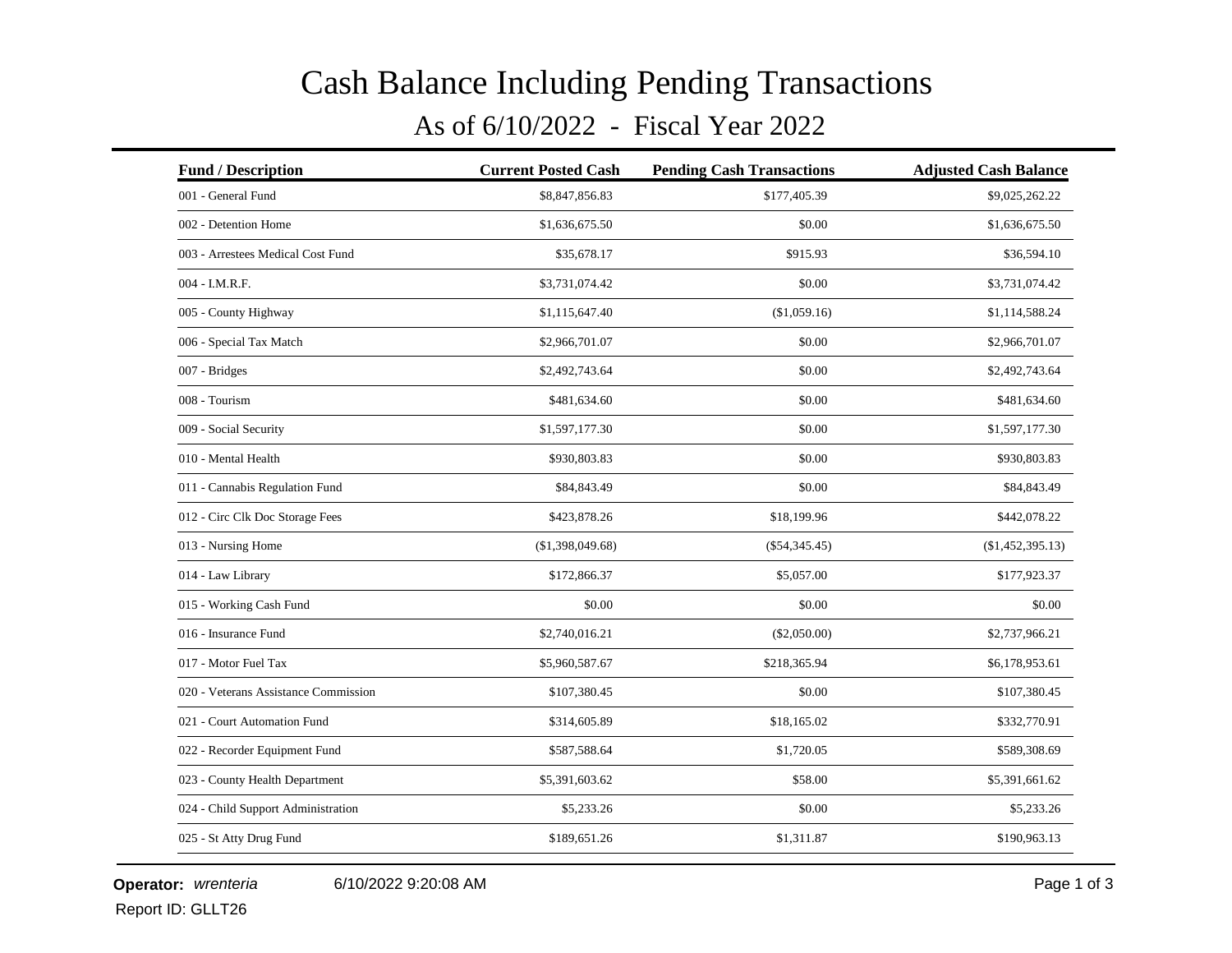| <b>Fund / Description</b>            | <b>Current Posted Cash</b> | <b>Pending Cash Transactions</b> | <b>Adjusted Cash Balance</b> |
|--------------------------------------|----------------------------|----------------------------------|------------------------------|
| 026 - Probation Services Fund        | \$333,599.70               | \$9,303.25                       | \$342,902.95                 |
| 027 - County Clerk Records Fund      | \$197,629.46               | \$135.00                         | \$197,764.46                 |
| 028 - Capital Improv, Repair & Equip | \$2,097,707.59             | \$0.00                           | \$2,097,707.59               |
| 029 - Sheriff Drug Enforcement Fnd   | \$396,136.68               | \$0.00                           | \$396,136.68                 |
| 030 - Tax Sale Automation Fund       | \$246,350.97               | \$85.00                          | \$246,435.97                 |
| 031 - Enviromental Service & Land    | \$893,517.96               | \$0.00                           | \$893,517.96                 |
| 032 - Crime Victim Witness Coord     | \$3,855.53                 | \$0.00                           | \$3,855.53                   |
| 033 - Public Safety                  | \$5,880,792.62             | \$0.00                           | \$5,880,792.62               |
| 034 - D.U.I.                         | \$90,389.01                | \$0.00                           | \$90,389.01                  |
| 035 - G.I.S.                         | \$638,407.14               | \$1,785.00                       | \$640,192.14                 |
| 037 - Animal Disease Control         | \$158,856.58               | \$0.00                           | \$158,856.58                 |
| 040 - County Clerk Automation Fund   | \$130,891.27               | \$0.00                           | \$130,891.27                 |
| 041 - Debt Service Fund              | \$0.00                     | \$0.00                           | \$0.00                       |
| 042 - Death Cert Surcharge Fund      | \$5,884.65                 | \$0.00                           | \$5,884.65                   |
| 045 - County Clerk H.A.V.A. Grant    | $(\$84,845.05)$            | \$0.00                           | $(\$84,845.05)$              |
| $046 - E-911$                        | $(\$3,189.27)$             | \$0.00                           | $(\$3,189.27)$               |
| 047 - Circ Clk Operations & Adm Fund | \$250,935.80               | \$4,166.81                       | \$255,102.61                 |
| 048 - County Sheriff Vehicle Fund    | \$1,344.50                 | \$0.00                           | \$1,344.50                   |
| 049 - Court Services Grants          | \$102,807.87               | \$0.00                           | \$102,807.87                 |
| 050 - Minors In Possession           | \$0.00                     | \$0.00                           | \$0.00                       |
| 051 - Coroner Fees                   | \$38,890.86                | \$0.00                           | \$38,890.86                  |
| 052 - Crc Court Clerk Electronic Cit | \$94,307.93                | \$3,979.79                       | \$98,287.72                  |
| 053 - Sheriff Electronic Citation    | \$12,586.80                | \$0.00                           | \$12,586.80                  |
| 054 - St Atty Records Automation     | $(\$5,581.93)$             | \$458.00                         | $(\$5,123.93)$               |
| 055 - Animal Population Control Fund | \$5,165.92                 | \$0.00                           | \$5,165.92                   |
| 056 - Sex Offender Registration Fund | \$0.00                     | \$0.00                           | \$0.00                       |
|                                      |                            |                                  |                              |